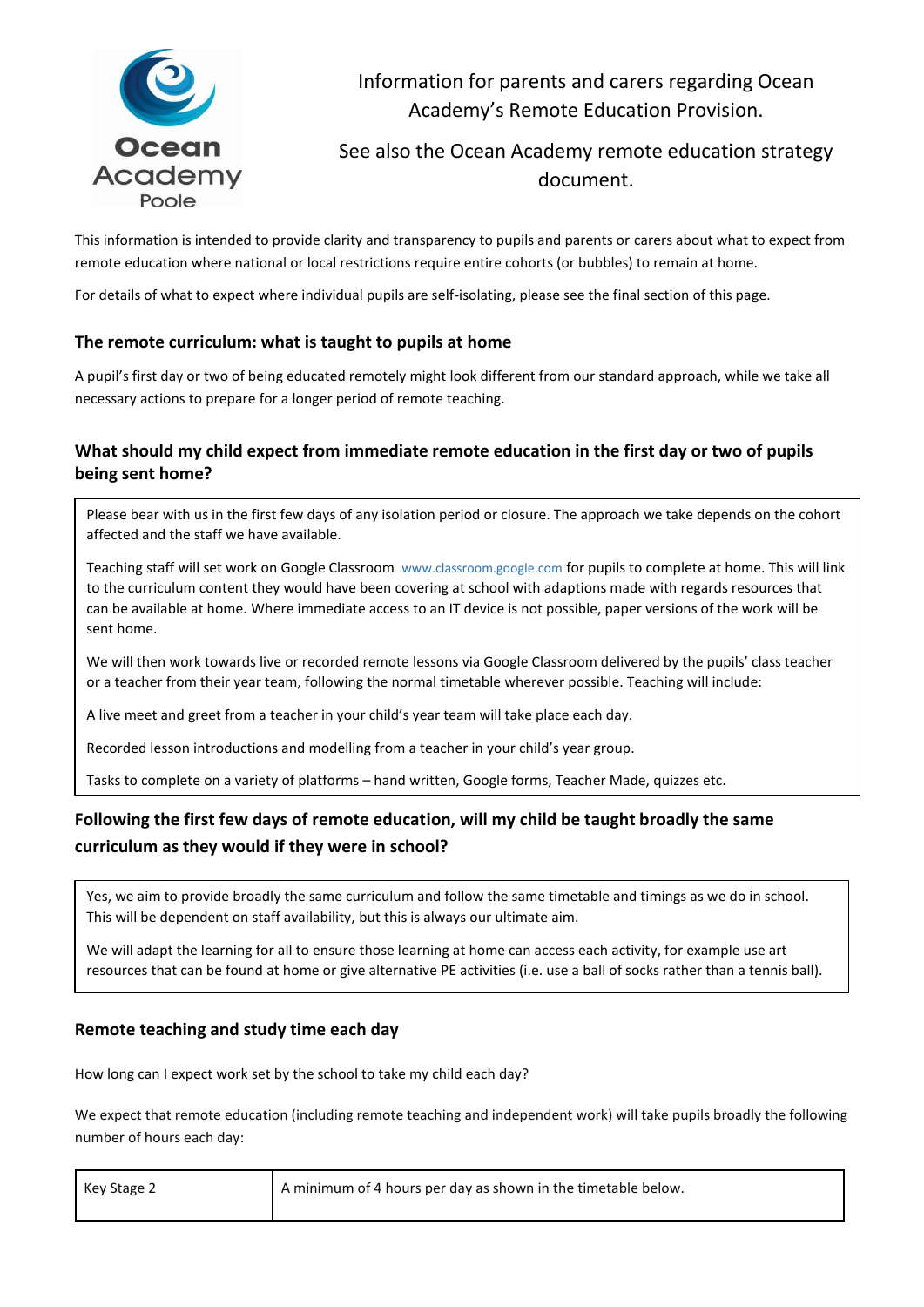### **How will my child access any online remote education you are providing? Accessing remote education**

Google Classroom [www.classroom.google.com](http://www.classroom.google.com/)

[Please read our Remote learning provision document by clicking here](file://///aat.internal/ocean$/StaffHome/LTharme/Downloads/Remote%20Education%20(Ocean)%20Final%20(1).docx)

## **If my child does not have digital or online access at home, how will you support them to access remote education?**

We recognise that some pupils may not have suitable online access at home. We take the following approaches to support those pupils to access remote education:

We will lend laptops / chrome books to families who do not have access to IT hardware. This will be in relation to the number of items we have at any given time to be able to do this. Parents should contact the school office for further information at [office@cean-aspiratiosn.org.](mailto:office@cean-aspiratiosn.org)

Paper versions of all learning will be delivered or posted weekly (as appropriate) to those parents who request this. Parents should contact [office@cean-aspiratiosn.org](mailto:office@cean-aspiratiosn.org) to arrange a collection.

Any completed work can be returned to school or posted back. Work can also be returned when new work is delivered. Parents can also take photos of work and email back to school at [office@cean-aspiratiosn.org](mailto:office@cean-aspiratiosn.org). Parents should contact school if they are unsure about what is/is not appropriate to email to school on 01202 606888.

### **How will my child be taught remotely?**

#### **We use a combination of the following approaches to teach pupils remotely:**

The learning task should be uploaded before 4:30pm and a teacher from that year group will respond.

Online learning will be set in line with the work provided in school and will continue to follow the National Curriculum and the Ocean Academy Learning Journey Maps. All children will follow the same timetable and be offered the same learning opportunities wherever possible.

Online learning will be set in line with the work provided in school and will continue to follow the National Curriculum and the Ocean Academy Learning Journey Maps. All children will follow the same timetable and be offered the same learning opportunities wherever possible.

Learning is modelled by the teacher through a prerecording of the skills and knowledge needed to undertake the lesson or activity set.

We include virtual meetings, live chats or video tutorials to maintain a human connection. Members of the senior leadership team also record assemblies, catch up etc. to keep in contact with all pupils whether they are in school or at home.

Parents might either be at work or working from home. We have designed learning that prompts pupils to learn as independently as possible. The video links model learning step by step and the structured timetable focuses the learning throughout the day.

#### **Timetable is set as follows:** The day and the day and the day and the day and the teachers throughout the teachers can respond the teachers can respond the teachers can respond to the teachers can respond to the teachers contact the school of support as needed. This includes support as needed. This includes support and technical with schoolwork and technical with schoolwork and technical with schoolwork and technical with schoolwork and te

Requests are made to parents to try to adhere to these times, however all work and tutorial videos will be saved on the Google Classroom Drive so that if parents cannot meet these timings for whatever reason, they can still access the learning and upload the work if requested between the hours of 9 am and 4.30pm daily.

Live teacher greeting and plan for the day (everyday). Sharing good news etc.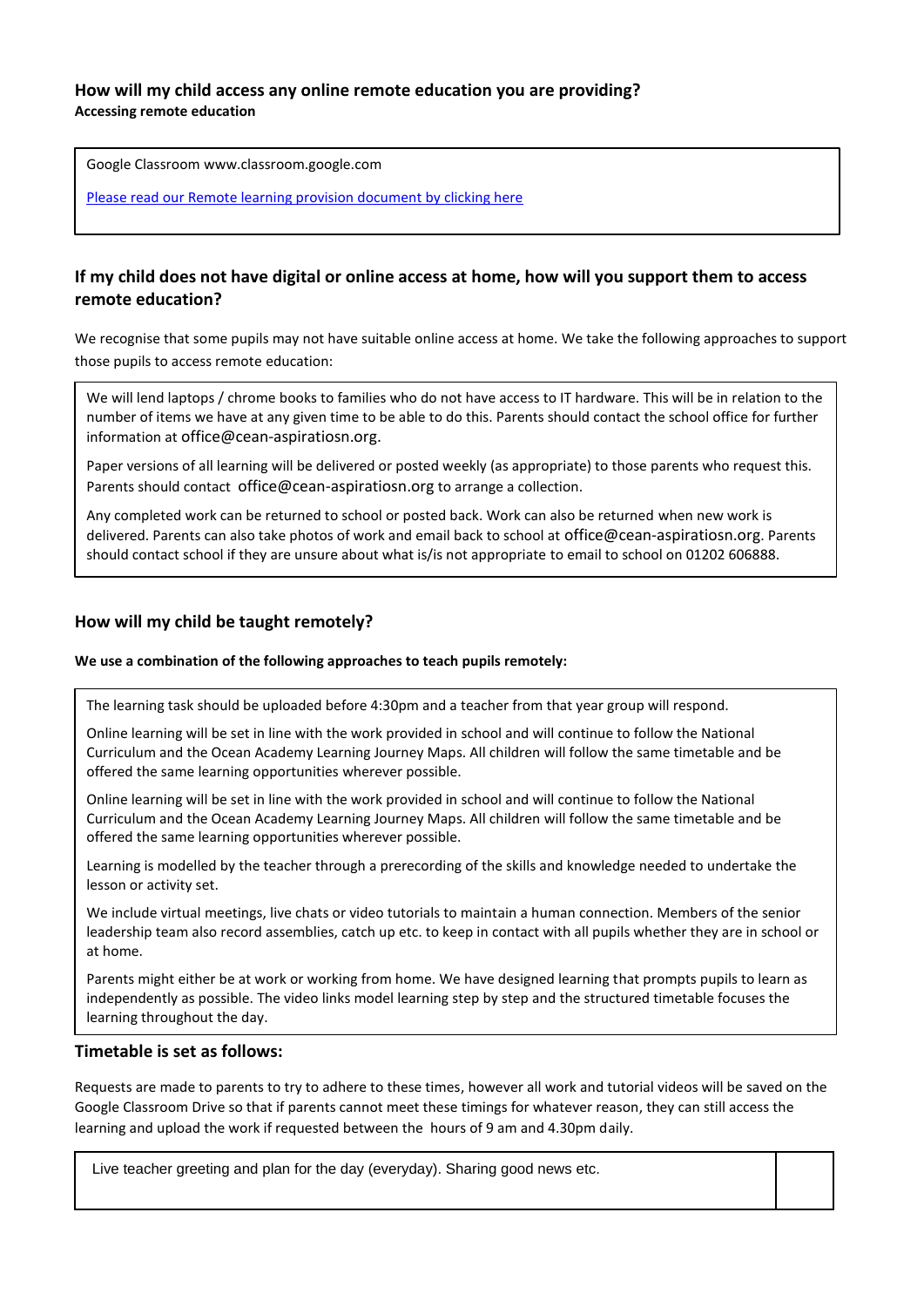| English work uploaded with a teacher modelled video and teacher/s monitor Google Classroom to<br>respond to any requests for help, challenge learning throughout the session. Feedback from the<br>teacher will happen following each session on that day. |                        |
|------------------------------------------------------------------------------------------------------------------------------------------------------------------------------------------------------------------------------------------------------------|------------------------|
| Skills catch up, handwriting etc.                                                                                                                                                                                                                          |                        |
| Maths work uploaded with a teacher modelled video and teacher/s monitor Google Classroom to<br>respond to any requests for help, challenge learning throughout the session. Feedback from the<br>teacher will happen following each session on that day.   | 1<br>hour              |
| Times Tables work, TT Rockstars, skills catch up.                                                                                                                                                                                                          |                        |
| Lunch.                                                                                                                                                                                                                                                     |                        |
| Reading time. Pupils read own age-appropriate text independently or with an adult. Links to online<br>stories, read by the authors, may also be uploaded by year groups.                                                                                   | $\mathcal{P}$<br>hours |
| Each afternoon focuses on a curriculum subject – teacher modelled video uploaded and requested<br>uploaded work will be responded to each day. PE will allow pupils to follow the guided activity or link<br>or to be active within their own family.      |                        |
| Assembly from Principal or Vice Principal every Monday and Friday                                                                                                                                                                                          |                        |

# **Engagement and feedback**

#### **What are your expectations for my child's engagement and the support that we as parents and carers should provide at home?**

All pupils are expected to complete the work set each day and work for the designated amount of time set for the day (at least 4 hours per day). Pupils are expected to upload work as requested and parents may need to support their child with this. Most work set will promote independence through the phased learning system. However, your child may need support with reading questions, self organisation etc. Teachers will specify if the work set has to be completely independently completed. Parents are encouraged to support when their child asks for help rather than guide them through the whole task. Parents should let staff know if their child is finding the work to complex to complete with some degree of independence.

We thank all parents for their support with their child's remote learning, and we accept that it is not an adequate replacement for the face to face teaching they get at school.

Parents might either be at work or working from home and so we have designed learning that prompts pupils to learn as independently as possible. The video links model learning step by step and the structured timetable focuses the learning throughout the day.

Parents should contact the school office for support as needed. This includes asking for advice as to how to support their child with schoolwork and also technical support as needed.

It is expected that parents will support learning where possible by ensuring their child has access to the learning (IT or paper) each day and support this learning as appropriate.

We have clear expectations for online participation and parents and pupils will be asked to sign the 'Acceptable Use Agreement'.

# **How will you check whether my child is engaging with their work and how will I be informed if there are concerns?**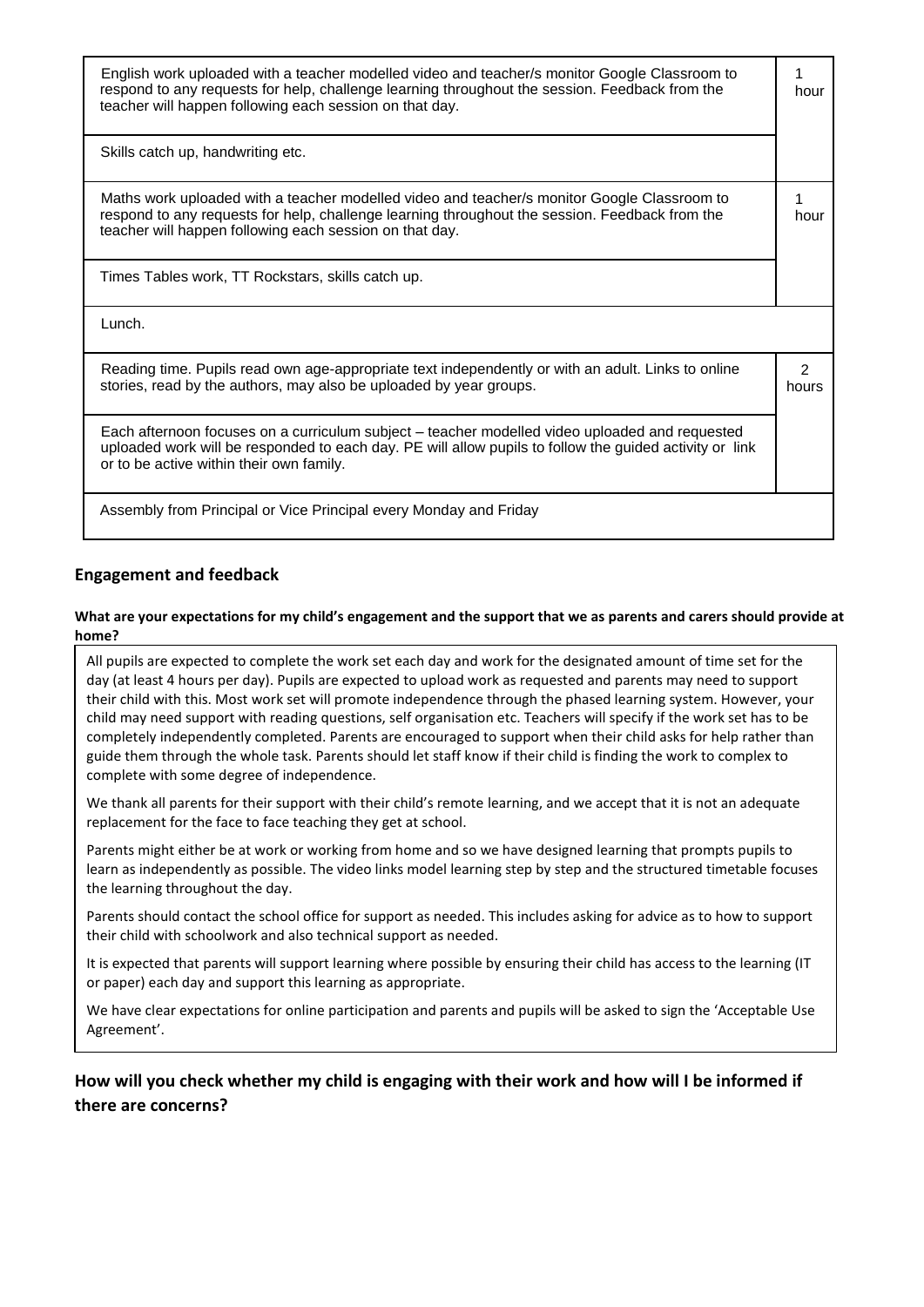We take the time to connect each day by providing feedback, uploading some new resources, or even just sending a hello message through Google Classroom or Marvellous Me.

Every morning, teachers will greet pupils with a live link and a discussion about what the day has in store for them. Pupils can comment or ask questions using Google Classroom. All comments and questions are monitored by staff and any inappropriate comments result in that child being muted from Google Classroom for a period designated by the teacher. Pupils can still access the work but cannot comment on the class 'chat' or question platform. Goolge Classroom enables the teacher to know when a child accesses the platform and for how long. It also alerts the teacher if work is not being uploaded or quizzes etc. are not completed.

If a child does not upload work, the teacher may initially send a Google message to the child within Google Classroom. If lack of engagement continues, teachers will inform the parent to check there are no technical issues and remind parents of the expectation.

If a child does not access Google Classroom at all, the academy pastoral team will be involved and will (in conjunction with the class teacher) contact the parents to offer support.

Every Friday, year leaders list those children who have not accessed learning, and all follow up actions are recorded.

# **How will you assess my child's work and progress?**

Feedback can take many forms and may not always mean extensive written comments for individual children. For example, whole-class feedback or quizzes marked automatically via digital platforms are also valid and effective methods, amongst many others. Our approach to feeding back on pupil work is as follows:

Assessment of learning happens daily, with teacher feedback and through the strategies listed below.

Summative assessment tasks are set over a 3-week period to assess learning in reading, writing and maths. Mark schemes have been agreed within the academy and fed back to the Trust. Teachers will use a variety of evidence collected over time to assess learning and agree on working towards, expected or greater depth learning. Communication with parents throughout the week occurs if pupils are not accessing learning or if they need additional support with a particular concept. Teachers are also offering support to parents to ensure they can support their child effectively.

Weekly goals and targets are set through quizzes and tasks to prompt pupils to set goals and achieve and challenge themselves. This might be:

- writing a new chapter of a story
- setting a new personal best with a practice activity or quiz
- achieving a certificate or reaching a new level in a gamified programme (TT Rockstars)
- remembering the knowledge from more of the topic flashcards

Work is set in phases and pupils can complete all phases if they choose or start at the phase that they feel ready for and challenge themselves to reach the greater depth learning task as appropriate. Teachers can monitor the phases pupils are undertaking and will prompt pupils to ensure they are working to their full potential.

### **Additional support for pupils with particular needs**

### **How will you work with me to help my child who needs additional support from adults at home to access remote education?**

We recognise that some pupils, for example some pupils with special educational needs and disabilities (SEND), may not be able to access remote education without support from adults at home. We acknowledge the difficulties this may place on families, and we will work with parents and carers to support those pupils in the following ways:

Our SENCO will contact parents weekly to offer support to pupils.

All pupils with an EHCP or who are vulnerable are invited into school each day to carry out their learning.

Work will be sent home at your child's level each week.

Physical and concrete resources will be available for parents to borrow if they need them. Parents should contact office@ocean-aspirations.org.